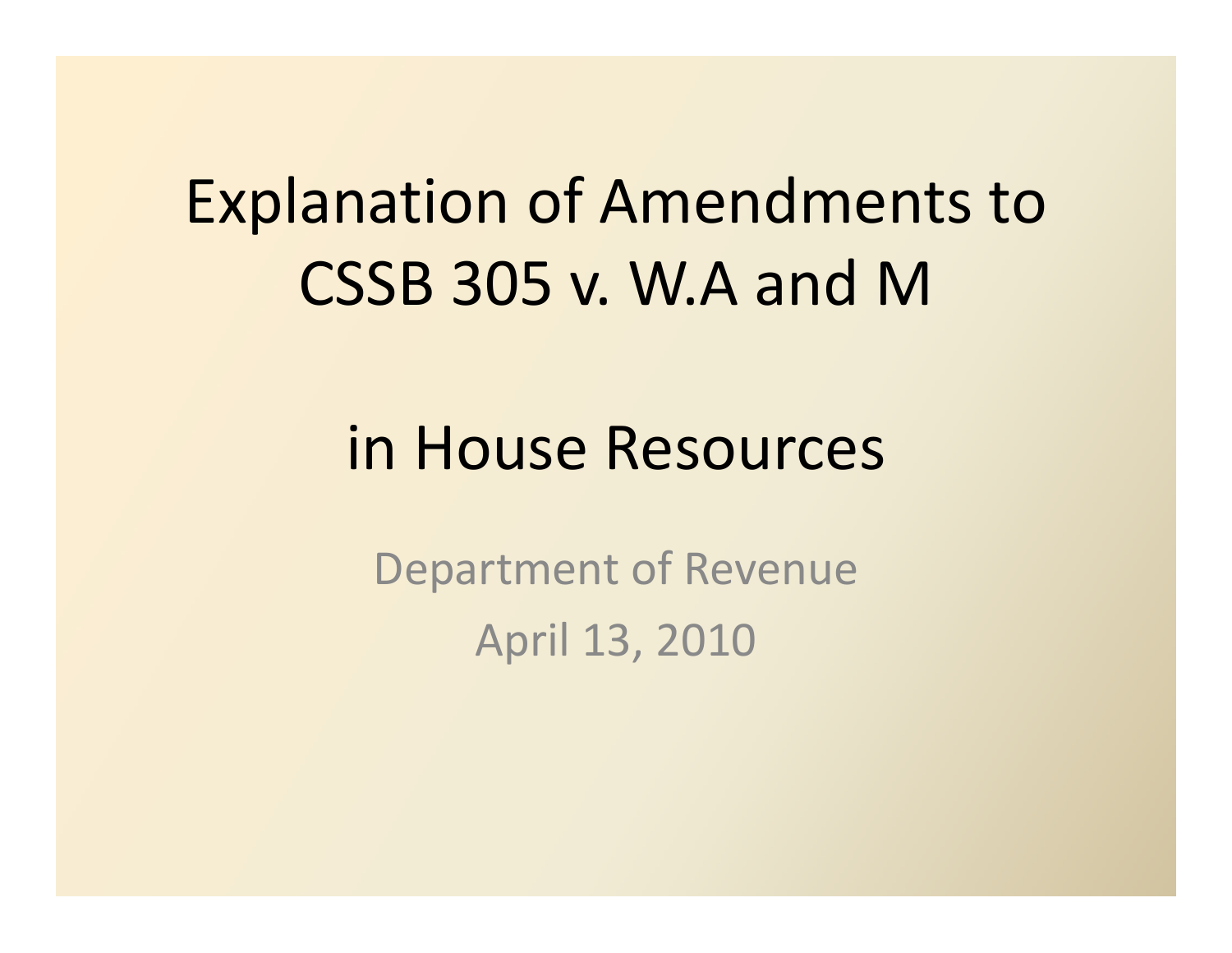Current Law:

SALES PROCEEDS

‐Transportation costs

= Gross Value of Oil and Gas at Point of Production

(GV at POP) .150

### **Segments**

- A. NS oil and gas
- B. Mid Earth oil and gas
- C. CI oil
- D. CI gas
- E. Gas used in state

#### Annual Production Tax Value

 $(PTV) .160(a)(1)$ 

 $\mathsf{GV}_\mathsf{A}$  at POP – LE $_\mathsf{A}$ = PTV $_\mathsf{A}$  $\mathsf{GV}_\mathsf{B}$  at POP – LE $_\mathsf{B}$ = PTV $_\mathsf{B}$  $\mathsf{GV}_\mathsf{C}$  at POP – LE $_\mathsf{C}$ = PTV $_\mathsf{C}$  $\mathsf{GV}_\mathsf{D}$  at POP – LE $_\mathsf{D}$ = PTV $_\mathsf{D}$  $\mathsf{GV}_\mathsf{E}$  at POP – LE $_\mathsf{E}$ = PTV $_\mathsf{E}$ 

 $*$ Each PTV cannot be < 0  $*$  Each PTV cannot be < 0  $*$ \*Excess LEs in each segment get carried forward as NOL

#### Monthly Production Tax Value

 $(PTV)$  .160(a)(2) <u>(PTV) .160(a)(2)</u><br>GV<sub>A</sub> at POP – LE<sub>A</sub>= PTV<sub>A</sub>  $\mathsf{GV}_\mathsf{B}$  at POP – LE $_\mathsf{B}$ = PTV $_\mathsf{B}$  $\mathsf{GV}_\mathsf{C}$  at POP – LE $_\mathsf{C}$ = PTV $_\mathsf{C}$  $\mathsf{GV}_\mathsf{D}$  at POP – LE $_\mathsf{D}$ = PTV $_\mathsf{D}$  $\mathsf{GV}_\mathsf{E}$  at POP – LE $_\mathsf{E}$ = PTV $_\mathsf{E}$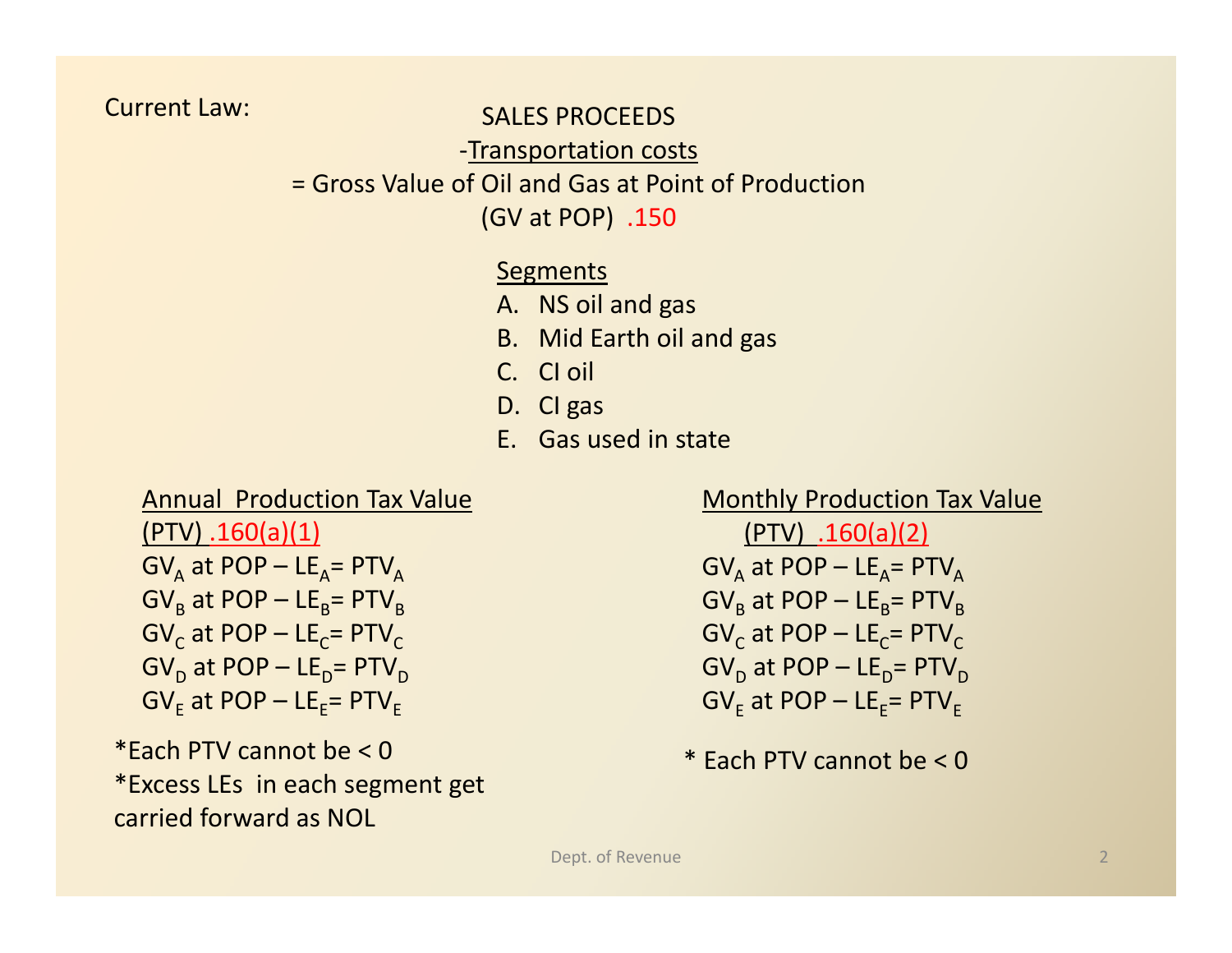Current Law: Calculating the Progressivity Rate .011(g)



If Average Monthly Production Tax Value is <sup>&</sup>gt; \$30 then 0.4% progressivity tax rate for each \$1 over \$30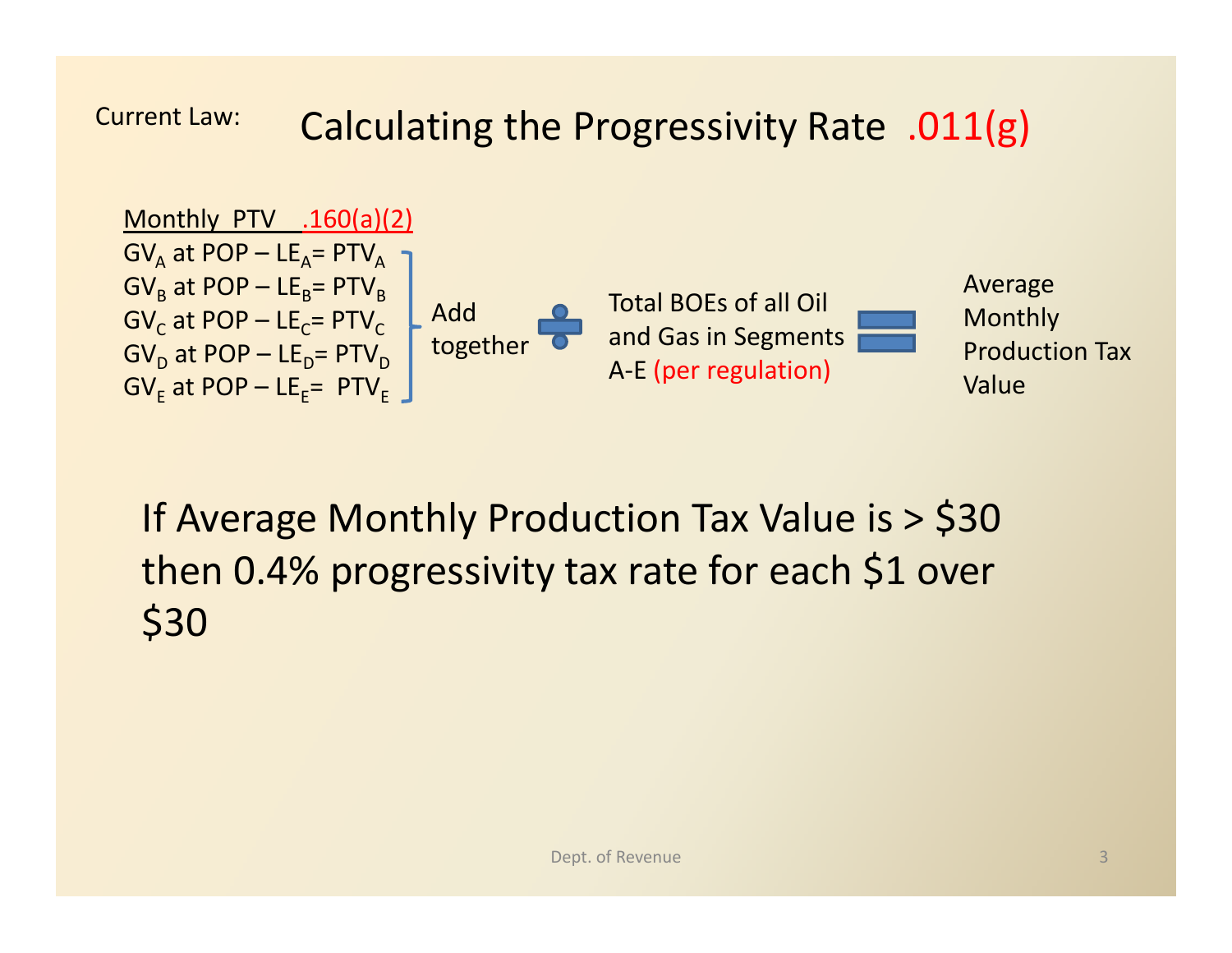#### **CSSB305 v. W.ACSSB305 v. M**Amendment to (g) and (p): Weighted Average PTV Calculation

S Segments

- A. NS oil and gas
- B. Mid Earth oil
- C. CI oil
- D. CI gas
- E. Gas used in state
- F. NS Gas
- G. Mid Earth gas

Annual PTV .160(a)(1)\*

| $GV_A$ at POP – LE <sub>A</sub> = PTV <sub>A</sub> | <u>Wolution</u> PIV. <u>.160(d)</u>                |
|----------------------------------------------------|----------------------------------------------------|
| $GV_B$ at POP – LE <sub>B</sub> = PTV <sub>B</sub> | $GV_A$ at POP – LE <sub>A</sub> = PTV <sub>B</sub> |
| $GV_C$ at POP – LE <sub>C</sub> = PTV <sub>C</sub> | $GV_C$ at POP – LE <sub>C</sub> = PTV <sub>B</sub> |
| $GV_B$ at POP – LE <sub>E</sub> = PTV <sub>D</sub> | $GV_C$ at POP – LE <sub>C</sub> = PTV <sub>C</sub> |
| $GV_E$ at POP – LE <sub>E</sub> = PTV <sub>E</sub> | $GV_C$ at POP – LE <sub>E</sub> = PTV <sub>C</sub> |
| $GV_E$ at POP – LE <sub>E</sub> = PTV <sub>E</sub> | $GV_E$ at POP – LE <sub>E</sub> = PTV <sub>E</sub> |
| $GV_G$ at POP – LE <sub>E</sub> = PTV <sub>C</sub> | $GV_E$ at POP – LE <sub>E</sub> = PTV <sub>E</sub> |

\*Each PTV cannot be <sup>&</sup>lt; 0 \* Excess LEs for each segment get g g

carried forward as NOL

Monthly PTV 
$$
160(a)(2)^*
$$

\nGV<sub>A</sub> at POP – LE<sub>A</sub> = PTV<sub>A</sub>

\nGV<sub>B</sub> at POP – LE<sub>B</sub> = PTV<sub>B</sub>

\nGV<sub>C</sub> at POP – LE<sub>C</sub> = PTV<sub>C</sub>

\nGV<sub>D</sub> at POP – LE<sub>D</sub> = PTV<sub>D</sub>

\nGV<sub>E</sub> at POP – LE<sub>E</sub> = PTV<sub>E</sub>

\nGV<sub>F</sub> at POP – LE<sub>F</sub> = PTV<sub>F</sub>

\nGV<sub>G</sub> at POP – LE<sub>F</sub> = PTV<sub>F</sub>

\nGV<sub>G</sub> at POP – LE<sub>G</sub> = PTV<sub>G</sub>

\n\* Each PTV cannot be < 0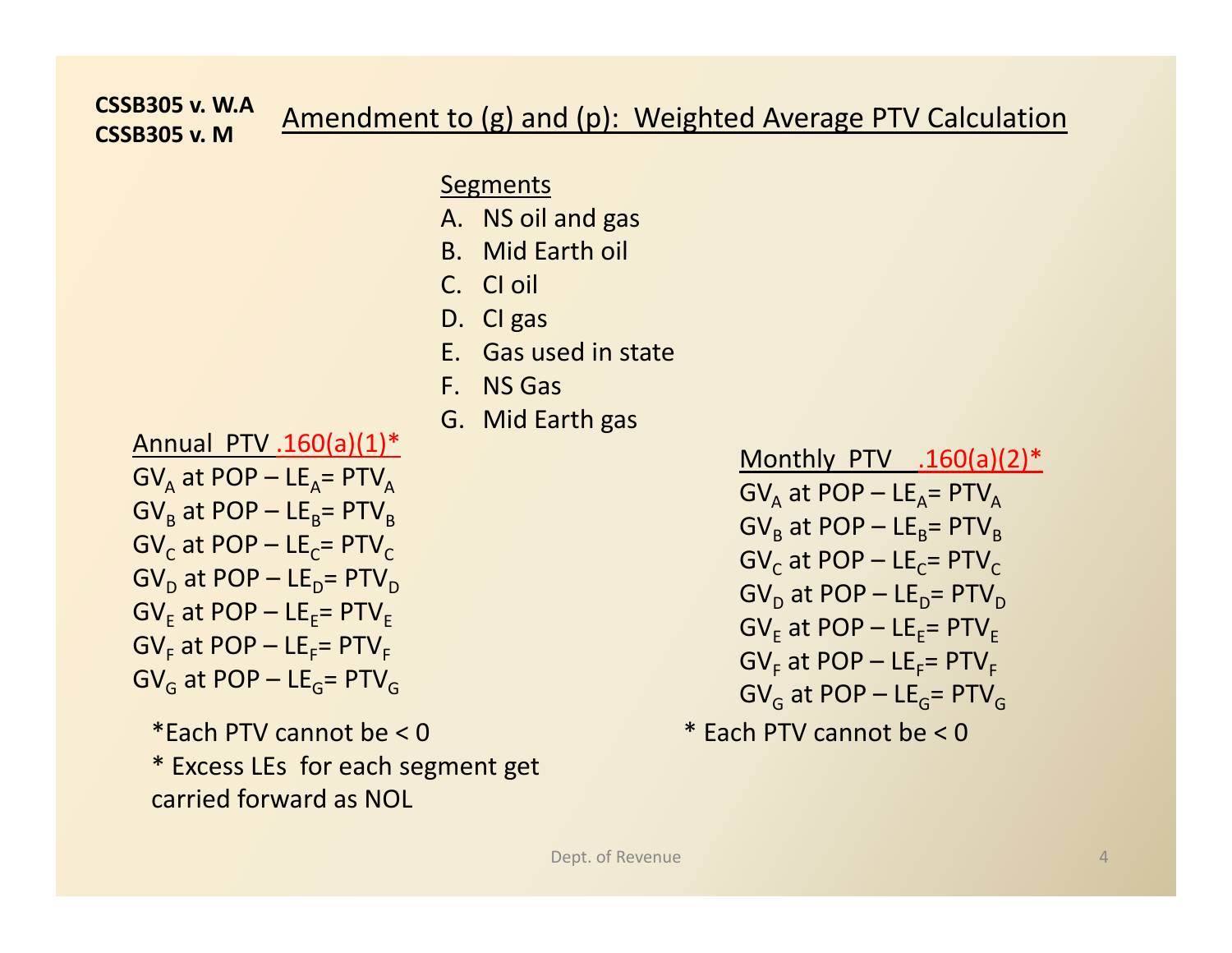**CSSB305 v. W.ACSSB305 v. M**Amendment to (g) and (p) to ensure weighted average calculation

Calculating the Progressivity Rate .011(g)\* and .011(p)\*



If Average Monthly Production Tax Value is <sup>&</sup>gt; \$30 then 0.4% progressivity tax rate for each \$1 over \$30 under both  $(g)$  and  $(p)$ 

**Dept. of Revenue** 5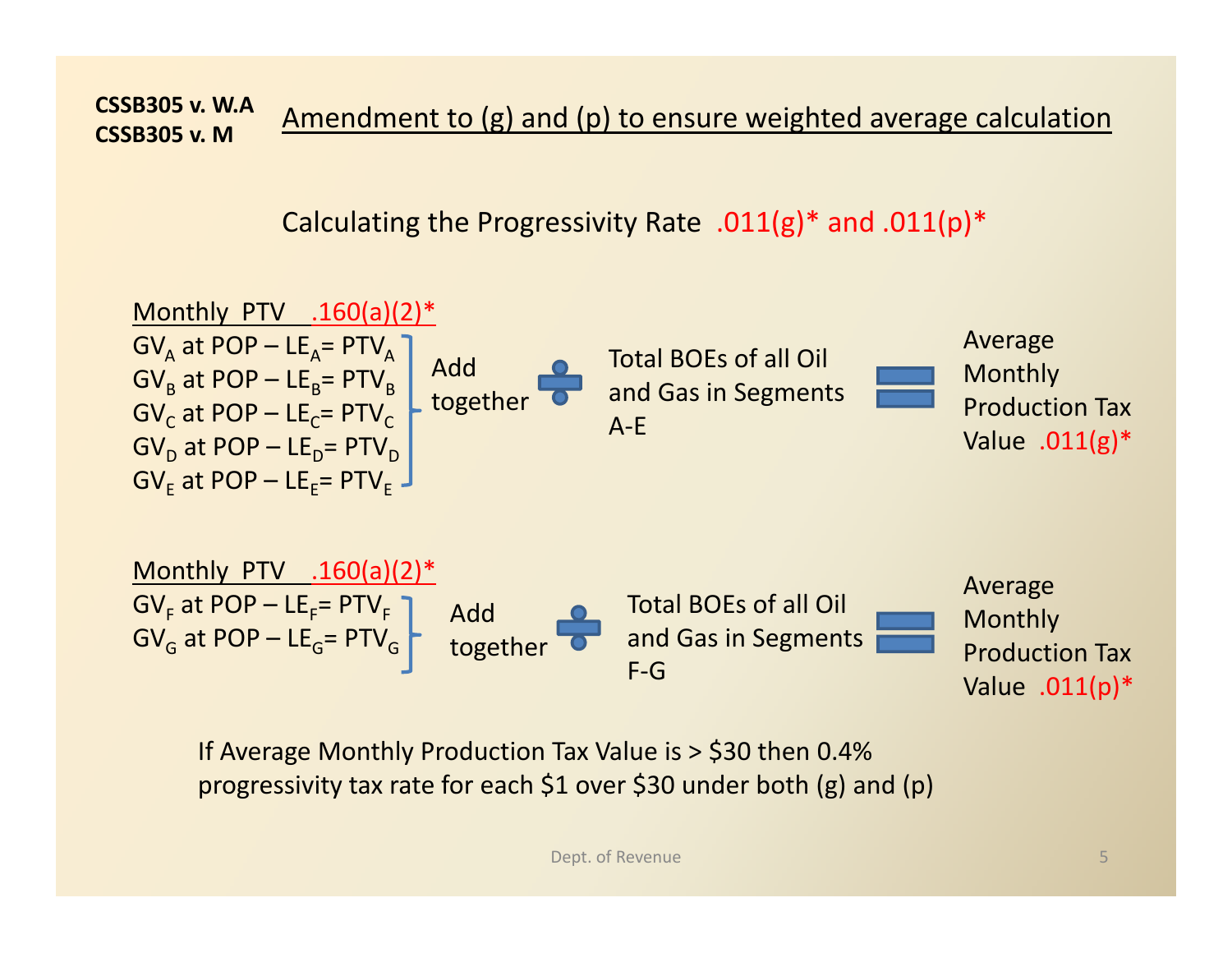Amendment to .165(h) ‐ Gross Value at POP Option How to allocate Lease Expenditures to Other Production when no sustained production yet



RULE: LEs are allocated to oil and gas produced among three areas of state in proportion to the Gross Value of oil and gas at POP in each Area.

\* Allocation Rule applies to North Slope and Middle Earth LEs only. Lease expenditures for CI allocated on basis of regulations.

Dept. of Revenue 6 and 100 km s and 100 km s 6 million 6 and 100 km s 6 million 6 million 6 million 6 million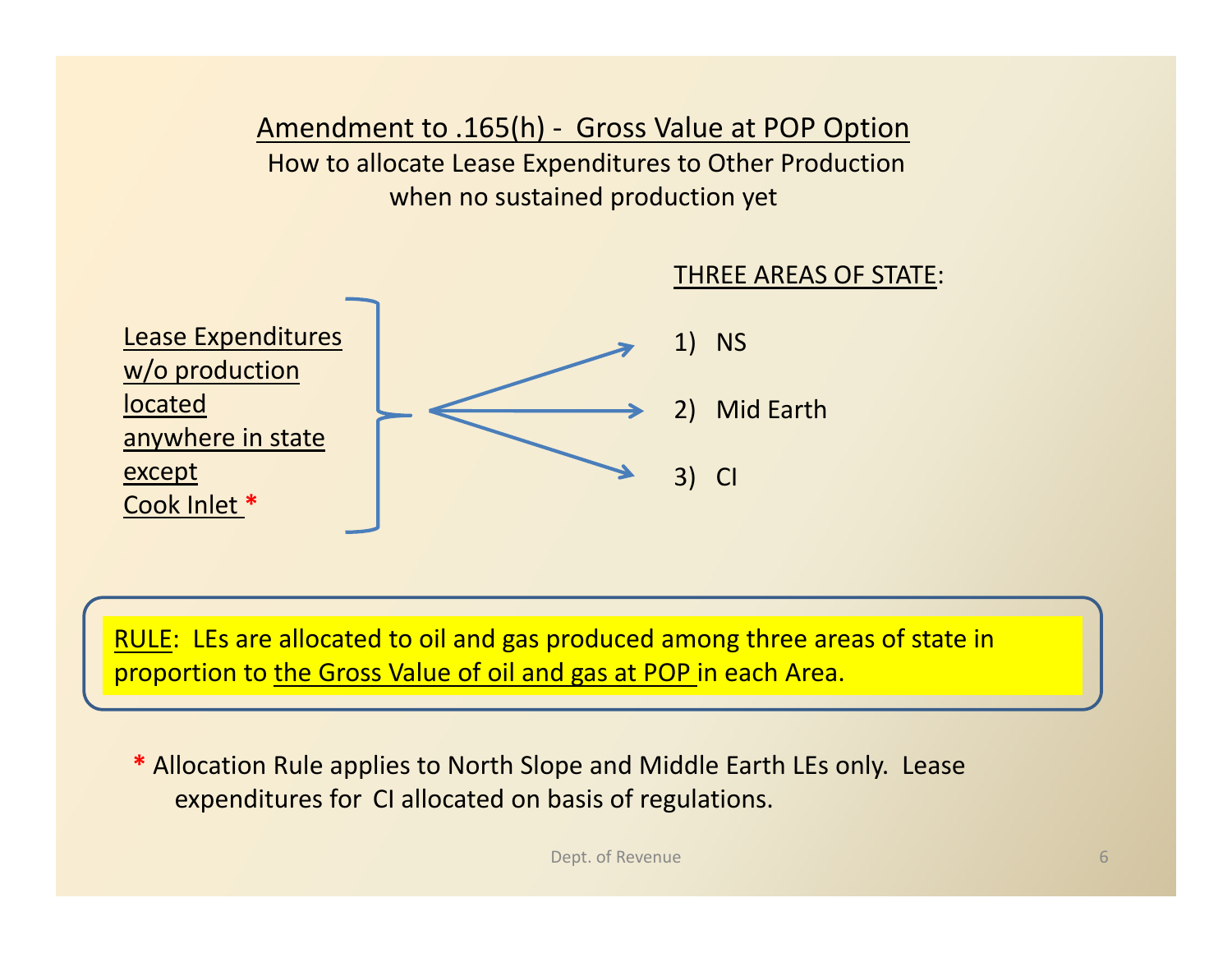Amendment to .165(h) ‐ BOE Option How to allocate Lease Expenditures to Other Production when no sustained production yet



RULE: LEs are allocated to oil and gas produced among three areas of state in proportion to the volume of oil and gas in BOEs in each Area.

**\*** Allocation Rule applies to North Slope and Middle Earth LEs only. Lease expenditures for CI allocated on basis of regulations.